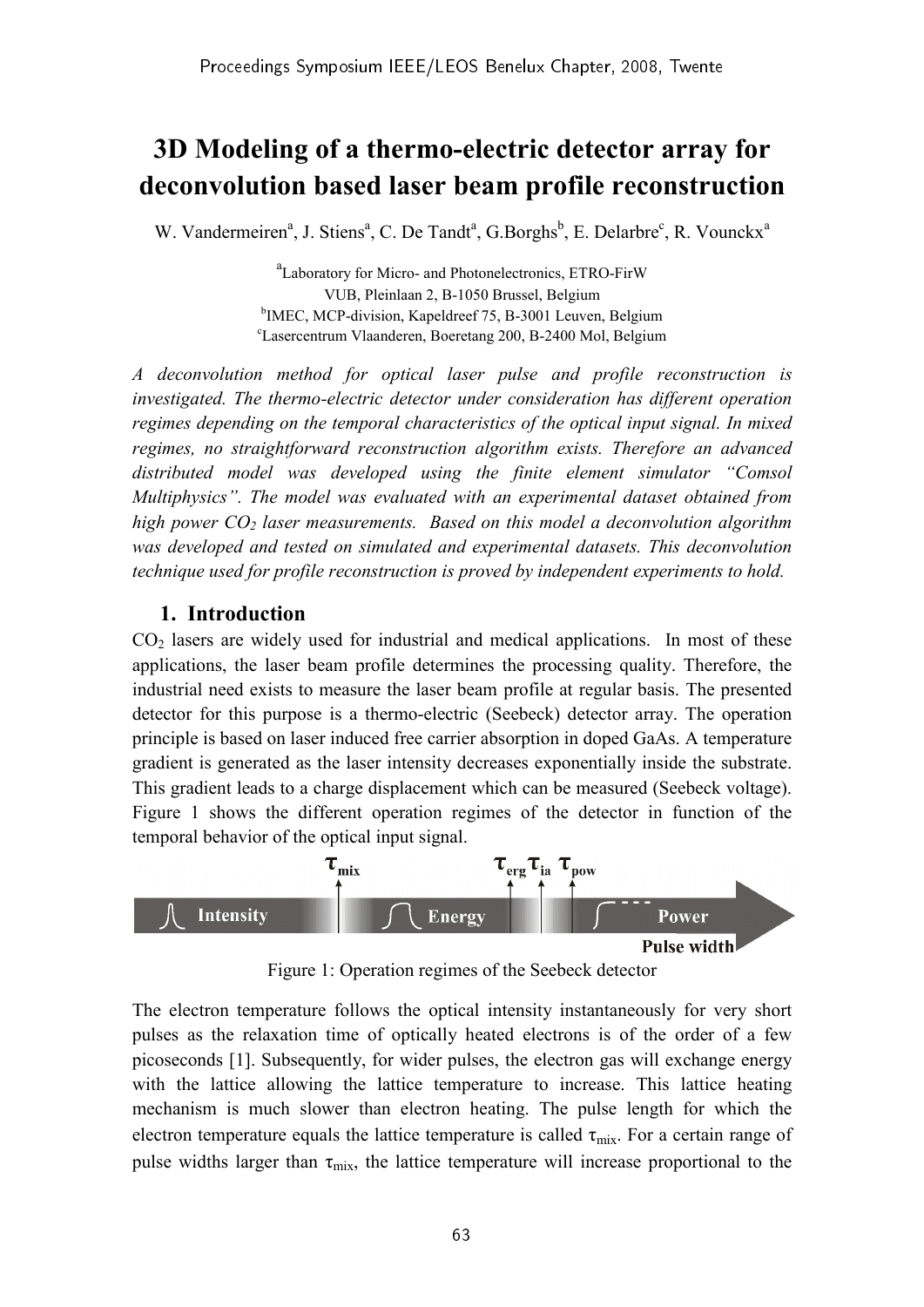pulse energy. However the energy regime is limited by the thermal response time of the illuminated area ( $\tau_{ia}$ ). As the pulse length approaches  $\tau_{ia}$ , the lattice temperature will not be able to increase proportionally due to thermal diffusion. For a more detailed description of the operation principle of the Seebeck detector we refer to reference [2]. A trade-off exists between an optimal response in the power-regime and a minimal A trade-off exists between an optimal response in the power-regime and a minimal cross-talk level in the energy regime due to the absence of thermal diffusion. Hence, for profile measurements the optimal performance is reached in the mixed regime (energypower). In this regime no straightforward reconstruction can be made.

### 2. FEM simulation & deconvolution

A first attempt to model the system analytically as a lumped-heat-capacity system [3] seemed not appropriate. The detector array cannot be modeled with one fixed time constant as this parameter varies in time in function of the heated volume. Therefore a more advanced distributed model was developed in a finite element method (FEM) simulator "Comsol Multiphysics". Figure 2 illustrates a five pixel detector model (A) and the corresponding lithographic interconnection mask (B). The dark and white regions on this mask are the metallization and absorption regions respectively.



Figure 2: A. 3D Seebeck detector array model: absorption regions; B. Lithographic interconnection mask

The incident laser beam is modeled as a time dependent heat source term Q with an exponential decaying function inside the substrate:

$$
Q\left(\frac{W}{m^3}\right) = F_{exposure}(t) * I_0 * \alpha * e^{(\alpha * z)} \tag{1}
$$

Here,  $I_0$  and  $\alpha$  are the optical intensity and the absorption coefficient respectively. F<sub>exposure</sub> models the time dependency of the heat source term. The absorption coefficient α for p-GaAs at a wavelength of 10.6  $\mu$ m is of the order of 8\*10<sup>5</sup> m<sup>-1</sup> [4]. The absorption regions (filled regions in figure 2 2a) were defined in according with the lithographic interconnection mask, except for the interconnect leakage regions along both sides of the detector array, which was approximated by two rectangular absorption regions. The boundaries of the substrate were chosen to be thermally insulating except for the bottom of the sample where a heat transfer coefficient  $h = 4 \text{ kW/(m}^2 \text{*K)}$  was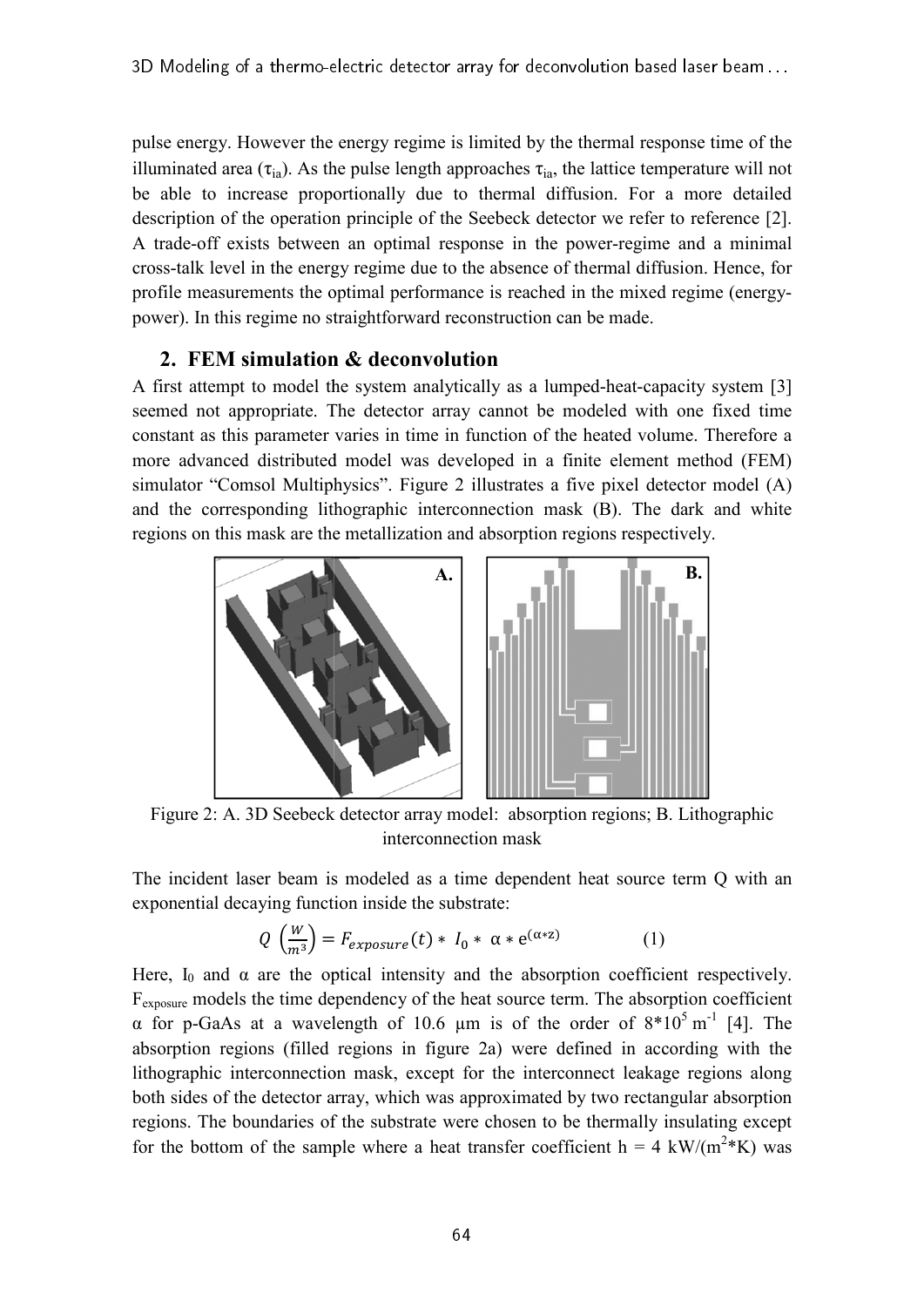applied, modeling the combined effect of heat transfer by conduction to the underlying heat sink and forced convection to the water cooling. Simulations pointed out that the thermally insulating boundary approximation is justified as free convection to the air can be neglected with respect to heat transfer by conduction inside the substrate and the heat sink. In order to verify this model an experimental data set was made. One pixel of a Seebeck detector array was scanned with a constant speed (500 mm/s) over a Gaussian laser beam with  $\sigma = 2.5$  mm and a total power level of 700 W. Hence, the pixel is exposed to a Gaussian pulse with a full width half maximum (FWHM) of  $2\sigma\sqrt{\ln(2)}$  = 8.33  $\text{ms}$  which is used as an optical input to the simulator. Figure 3 shows a good agreement between the normalized detector output voltage and the normalized simulator output (temperature evolution). This comparison can be made as a linear relationship between the detector output voltage and the local temperature evolution exist [2]. A relatively low root mean square error (RMS) of 2.59 % proves the validity of our model.



This model (5 pixel detector array) can be characterized by its impulse response function. The challenge of this numerical approach consists of finding an appropriate quasi Dirac (QD) function as the numerical simulator cannot handle infinite inputs. This QD function is a rectangular pulse of which the width can be optimized for reconstruction purposes of Gaussian pulses with a fixed σ. The QD approximation can be used as long as the frequency content (-3dB) of the signal which has to be reconstructed is significantly smaller compared to the frequency content (-3dB) of the QD function. Hence, the QD pulse width should be as small as possible, approximating the ideal Dirac function. On the contrary, in order for the QD pulse to be representative for the temporal behavior of the system, the QD pulse width should approximate the incident optical pulse width. Figure 4 shows the FFT of different QD functions and a Gaussian pulse with  $\sigma = 5$  ms which was used in the simulation. Hence, an optimal OD pulse width can be found in function of the frequency content of the optical input pulse with a minimal reconstruction error as shown in figure 5a. These simulations show at the same time the validity of our deconvolution procedure.